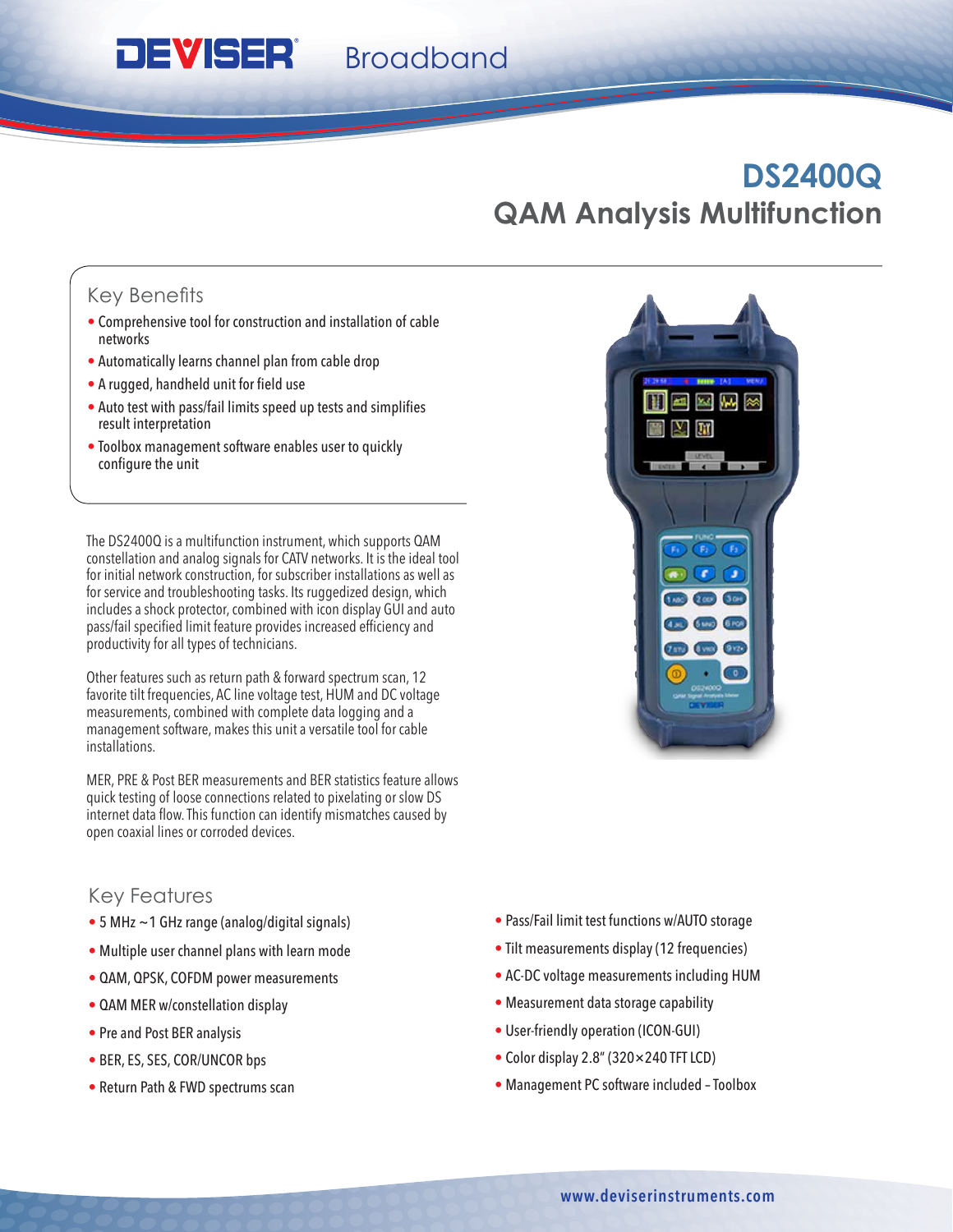## **DEVISER**



MER with Pre & Post Ber

| 21:10:01            |                    | STAT<br>ſА              |
|---------------------|--------------------|-------------------------|
| $1E+5$              |                    |                         |
| $1E+4$              |                    |                         |
| $1E + 3$            |                    |                         |
| $1E+2$              |                    |                         |
| $1E+1$              |                    |                         |
|                     |                    |                         |
| $\cup$              |                    |                         |
| <b>SES</b>          |                    |                         |
| PRE-BER: <1.0E-09   | ES:<br>18<br>sec   | 4.4000E+01<br>COR:      |
| POST-BER:<1.0E-09   | SES:<br>10<br>sec  | UNCOR: 1:3419E+06       |
| MER:<br>37.8 dB     | 5<br>Mins<br>TIME: | SUM:<br>2.1638E+09      |
| TOTAL PRE-BER:      | $6.2E - 04$        | TOTAL POST-BER: 6.2E-04 |
| FREQ:<br>CH:<br>109 | 235.00MHz          | MODE: 64QAM /6.875Ms/s  |
| <b>INFO</b>         | <b>TIME</b>        | STOP                    |

ES & SES = CORR & UNCORR



Return Path Spectrum (5-65)



Scan Test



TilT (Max 12 Freg.)



Foward Spectrum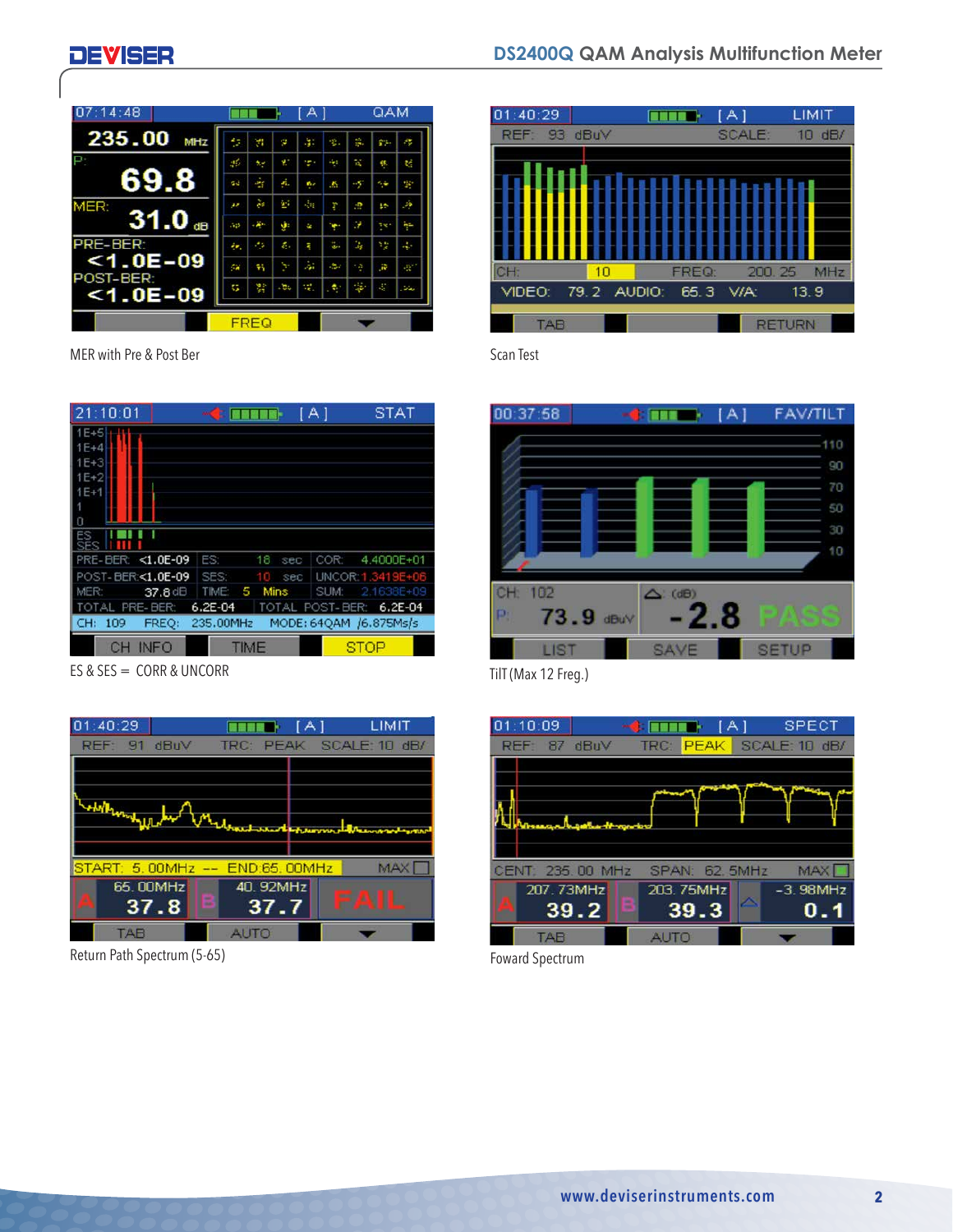# Features

## **Five Multi-user Defined Channel Plans**

Several technicians or contractors work with more than one HFC network and it is very practical to have different channel lineups to choose from. The unit allows up to five (5) different user defined channel plans. Analog, digital and custom frequencies can be configured in the unit by using the automated learned channel plan from an RF drop or by downloading from the PC file using the Toolbox software. The user can select up to 12 frequencies in each of the 5 user defined plans and assign them to a favorite/tilt channel plan.

## **QAM Analysis and Channel Measurements**

MER plus PRE & Post BER measurements with a several time slots (5 minutes, 15 minutes, 30 minutes, 60 minutes, 2 hours, 6 hours, 12 hours, 24 hours, and 48 hours) can be analyzed with the DS2400. This includes viewing of the constellation diagram. The unit is compatible with 16/32/64/128/256 QAM modulation and provides power measurements feature of QPSK and COFDM digital carriers.

## **Spectrum Analysis and Measurements**

The DS2400Q has a spectrum mode, which allows viewing of the full spectrum. For troubleshooting reverse path challenges, the unit can set to display 5 to 65 MHz frequency spans providing an additional feature to the technician when dealing with upstream data signals. The marker function is included with the spectrum mode and transient anomalies can be captured with the max hold feature.

## **Full Spectrum Scans with Marker Feature**

The DS2400Q supports 160 channels scanning function allowing testing the flatness and the amplitude of the HFC network quickly. With the help of the marker, the technician can quickly determine the anomalies related to mismatches caused by poor grounding or damaged transmission lines.

#### **HUM Network Measurement**

The Hum measurement helps the technician identify and troubleshoot anomalies which may result from defective capacitors, faulty line splitters, or couplers due to lightning or excessive current overloads. Both 60 & 120 Hz tests are performed w/400Hz LPF measurements.

#### **Auto Diagnostic User-defined Limit Test (Pass/Fail)**

The auto test simplifies the test by displaying pass/fail results. The pass/ fail limit can be set for Power levels, MER, PRE-BER, POST-BER, Spectrum Analysis, Tilt, and HUM measurements. With its simple save function, the technician will no longer be required to manually take note of the results. As a result, more installations or service calls may be performed in a day. Additionally, every measurement is recorded; there is no room for errors. This forces performance accountability of each location, thus avoiding churn, which may be costly to the organization.

#### **User-defined Tests**

The five (5) channel plans and the ability to group various tests, which can be performed with a simple icon selection, enables the technician to be very efficient and productive. The tests include Level, Tilt, Spectrum Analysis, HUM and Performance related Test Limits for both analog and digital carriers.

Once the test data results are stored in the instrument, they can be recalled, viewed, and analyzed.

#### **File Management - Test Data Storage**

Several test data can be saved and stored as analog carriers or frequencies, QAM carriers or digital frequencies, channel scan, tilt, frequency spectrum measurement and HUM.

The results are saved in the File Directory menu, with name of the file, time and date. These data records may be uploaded to a PC with the Toolbox software for reports, analysis, and printing.

#### **Voltage Measurement - Battery and Charging**

The unit can measure battery voltage, trunk & distribution line voltage of the cable system, identifying AC or DC automatically. With the intelligent power management system, the battery provides approximately 5 hours of continued operations when fully charged.

#### **Standard Accessories**

The DS2400Q includes the following accessories: Protector rubber bumper, carrying bag with shoulder strap, data cable (serial to USB), two (2) "F" connectors, AC/DC power adaptor/charger, Toolbox software and user's manual.